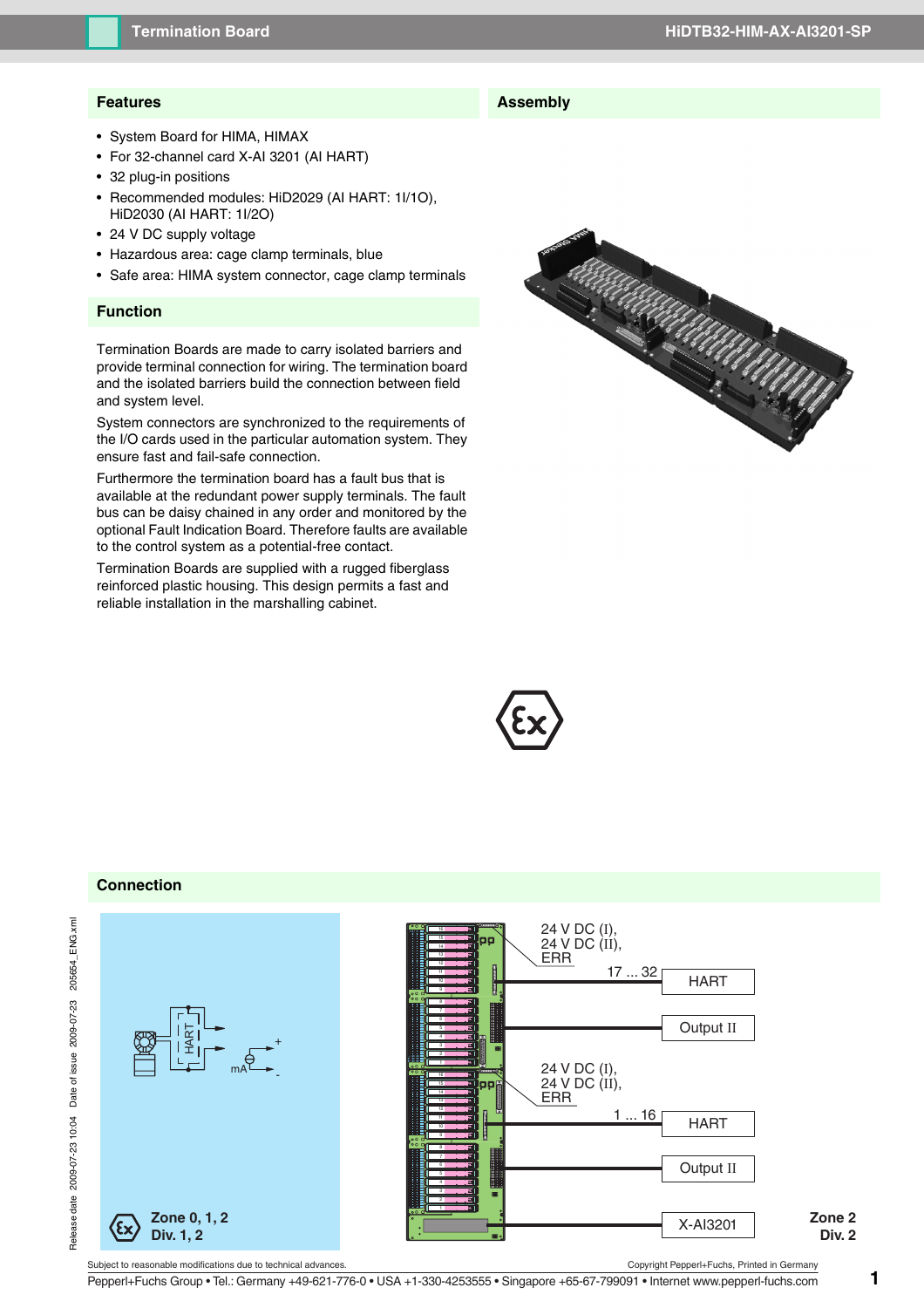| <b>Supply</b>                    |                                                                                                                                                                                                                         |
|----------------------------------|-------------------------------------------------------------------------------------------------------------------------------------------------------------------------------------------------------------------------|
| Rated voltage                    | 24 V DC, in consideration of rated voltage of used isolated barriers                                                                                                                                                    |
| Voltage drop                     | 0.9 V, voltage drop across the series diode on the Termination Board must be considered                                                                                                                                 |
| Ripple                           | $\leq$ 10 %                                                                                                                                                                                                             |
| Fusing                           | 4 A, in each case for 16 modules                                                                                                                                                                                        |
| Power loss                       | $\leq 500$ mW, without module                                                                                                                                                                                           |
| Reverse polarity protection      | yes                                                                                                                                                                                                                     |
| Redundancy                       |                                                                                                                                                                                                                         |
| Supply                           | Redundancy available. The supply for the modules is decoupled, monitored and fused.                                                                                                                                     |
| Indicators/settings              |                                                                                                                                                                                                                         |
| Display elements                 | LEDs PWR ON (power supply)<br>- LED power supply I, green LED<br>- LED power supply II, green LED                                                                                                                       |
| Conformity                       |                                                                                                                                                                                                                         |
| Electromagnetic compatibility    | <b>NE 21</b>                                                                                                                                                                                                            |
| Protection degree                | IEC 60529                                                                                                                                                                                                               |
| <b>Ambient conditions</b>        |                                                                                                                                                                                                                         |
| Ambient temperature              | $-20$ 60 °C (253  333 K)                                                                                                                                                                                                |
| Storage temperature              | -40  70 °C (233  343 K)                                                                                                                                                                                                 |
| <b>Mechanical specifications</b> |                                                                                                                                                                                                                         |
| Protection degree                | <b>IP20</b>                                                                                                                                                                                                             |
| Connection                       | connection hazardous area (field side): cage clamp terminals, blue<br>connection safe area (process side): output I HIMA system connector, output II cage clamp terminals                                               |
| Material                         | housing: polycarbonate, 30 % fibre-glass reinforced                                                                                                                                                                     |
| Mass                             | approx. 1600 g                                                                                                                                                                                                          |
| Dimensions                       | 650 x 200 x 163 mm (25.57 x 7.9 x 6.42 in), height including module assembly                                                                                                                                            |
| Mounting                         | DIN rail                                                                                                                                                                                                                |
| <b>General information</b>       |                                                                                                                                                                                                                         |
| Supplementary information        | EC-Type Examination Certificate, Statement of Conformity, Declaration of Conformity and instructions have<br>to be observed where applicable. For information see www.pepperl-fuchs.com.                                |
| <b>Accessories</b>               |                                                                                                                                                                                                                         |
| Designation                      | optional accessories:<br>- Fault Indication Board HiATB01-FAULT-01<br>- HART Communication Board HiATB01-HART-2X16<br>- HART Multiplexer Master HiD Mux2700<br>- HART connection cable HiACA-<br>- Label Carrier HiALC- |

- connection cable HiACA-UNI-SD37-SD37-0M2 for connection between Termination Board 1 and 2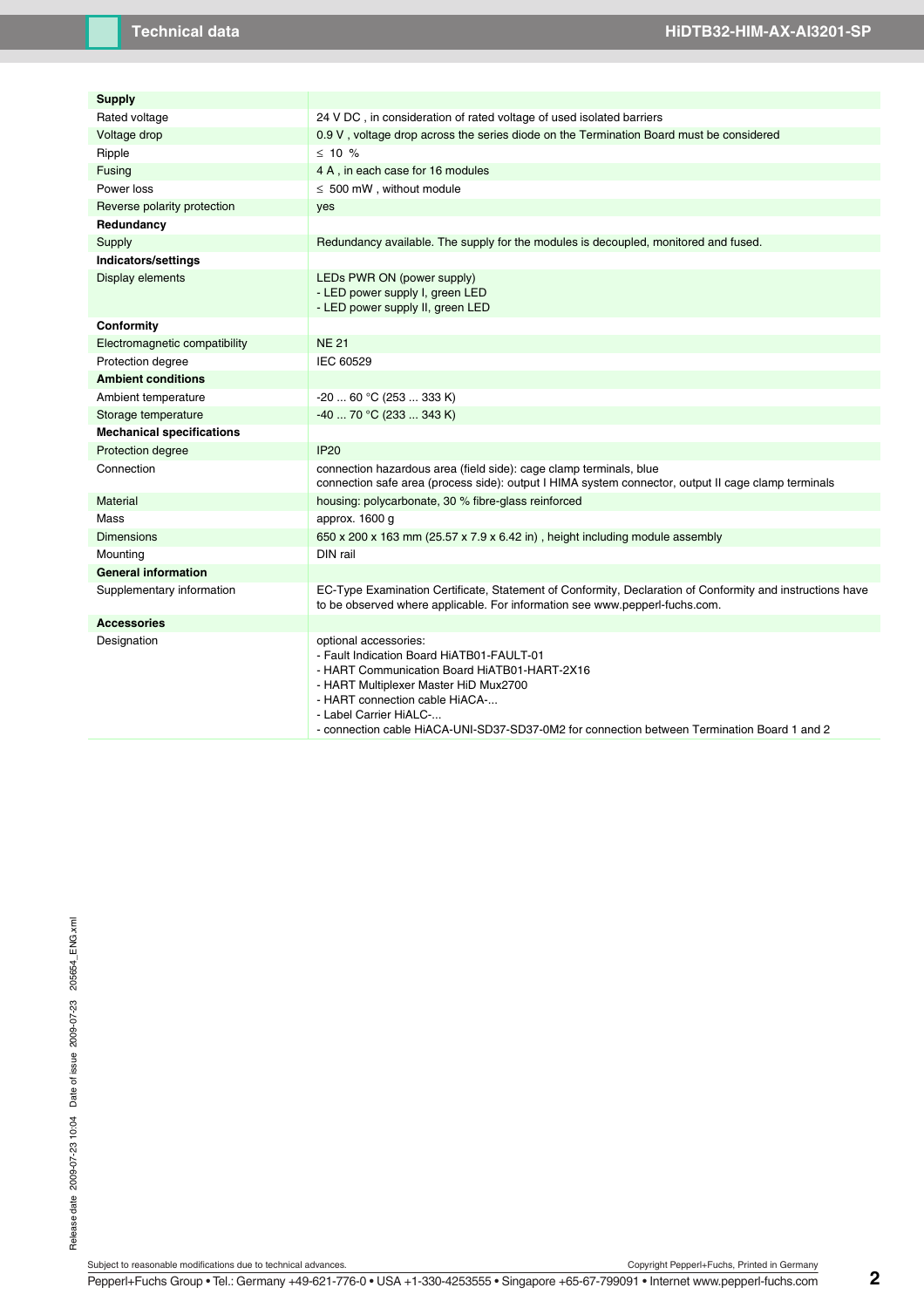#### **Application**

This set consists of two different Termination Boards. They are connected with a separate cable:

- Termination Board 1 for channels 1 ... 16: HiDTB16-HIM-AX-AI3201-1-SP
- Termination Board 2 for channels 17 ... 32: HiDTB16-HIM-AX-AI3201-2-SP
- Connection cable type HiACA-UNI-SD37-SD37-0M2 between Termination Board 1 and 2

### **Configuration**